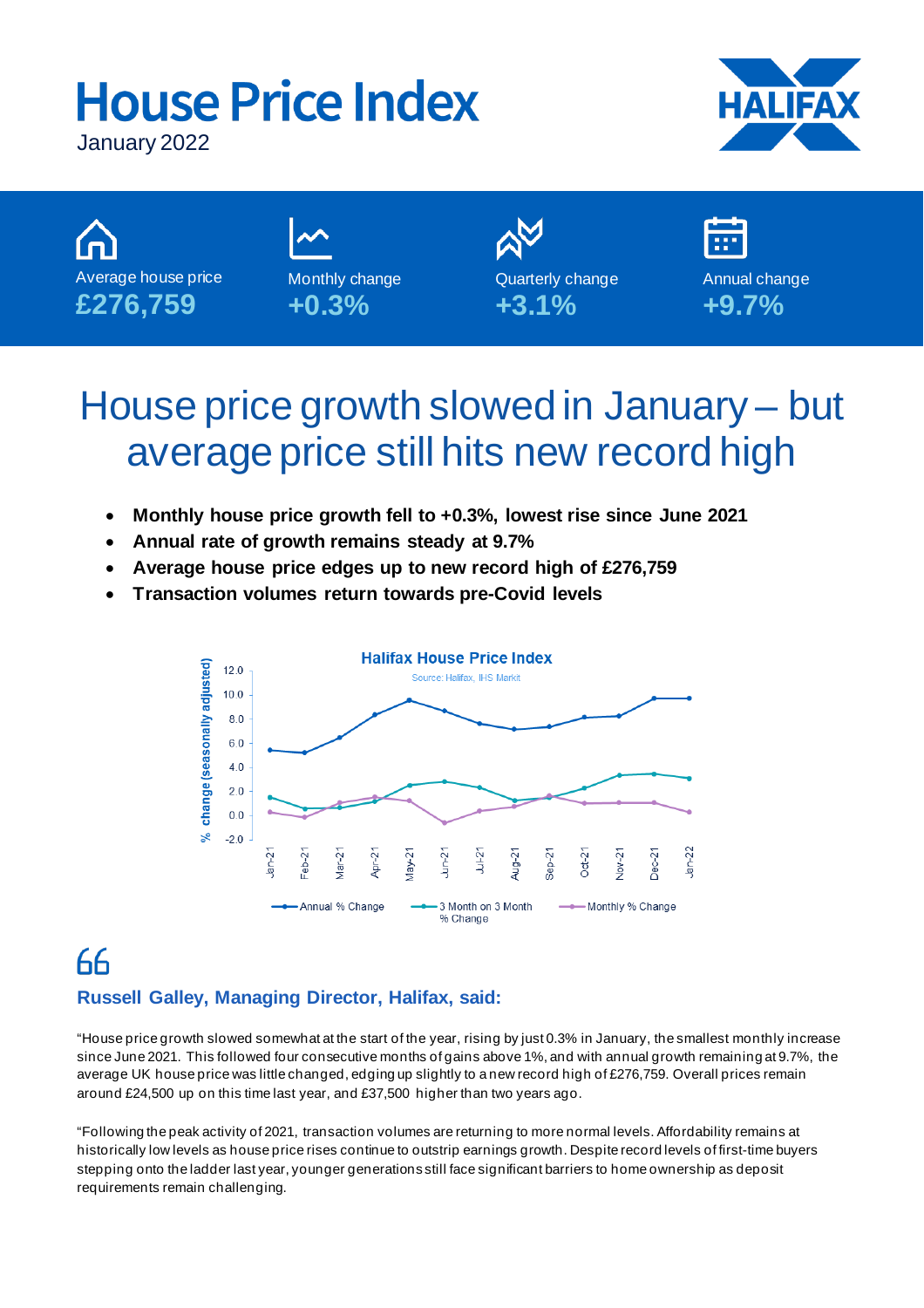"This situation is expected to become more acute in the short-term as household budgets face even greater pressure from an increase in the cost of living, and rises in interest rates begin to feed through to mortgage rates. While the limited supply of new housing stock to the market will continue to provide some support to house prices, it remains likely that the rate of house price growth will slow considerably over the next year."





## **Regions and nations house prices**

In keeping with last year, Wales kicked off 2022 as by far the strongest performing nation or region in the UK. With annual house price inflation of 13.9%, down marginally from December, the average house price fell slightly to £205,253.

Northern Ireland also continues to record strong price growth, with prices up 10.2% on last year, giving an average property value in January of £170,982.

House price growth remains strong in Scotland too, though the annual rate of inflation slowed somewhat to 8.9%, with the average property price edging down to £192,698.

In England, the North West was once again the strongest performing region (up 12.0% year-on-year, average house price of £213,200) and now has the second highest rate of annual growth in the UK.

While London remains the weakest performing area of the UK, the capital continued its recent upward trend with annual house price inflation accelerating for a third straight month to now stand at 4.5%. This was double the rate recorded in December and its strongest performance in over a year.

## **Housing activity**

- **HMRC monthly property transactions data shows UK home sales increased in December 2021.** UK seasonally adjusted residential transactions in December 2021 were 100,110 – up by 7.6% from November's figure of 93,050 (up 11.8% on a non-seasonally adjusted basis). Quarterly transactions (October-December 2021) were approximately 18.5% (seasonally adjusted) lower than the preceding three months (July 2021-September 2021). Year-on-year, transactions were 20.0% (seasonally adjusted)lower than December 2020 (14.6% lower on a non-seasonally adjusted basis). (Source: HMRC)
- Latest **Bank of England** figures show the number of mortgages approved to finance house purchases rose in December 2021, by 5% to 71,015. Year-on-year the December figure was 30% below December 2020. (Source: Bank of England, seasonally-adjusted figures)
- In the latest **RICS Residential Market Survey**, a net balance of +9% respondents cited an increase in new buyer demand during December - a fourth consecutive month in positive territory (previously +12%). New instructions however remain in negative territory for a ninth consecutive month at -14% (-16% previously). Agreed sales also remain in negative territory, with the latest net balance standing at -13% (compared to -9% previously). (Source: Royal Institution of Chartered Surveyors' (RICS) monthly report)

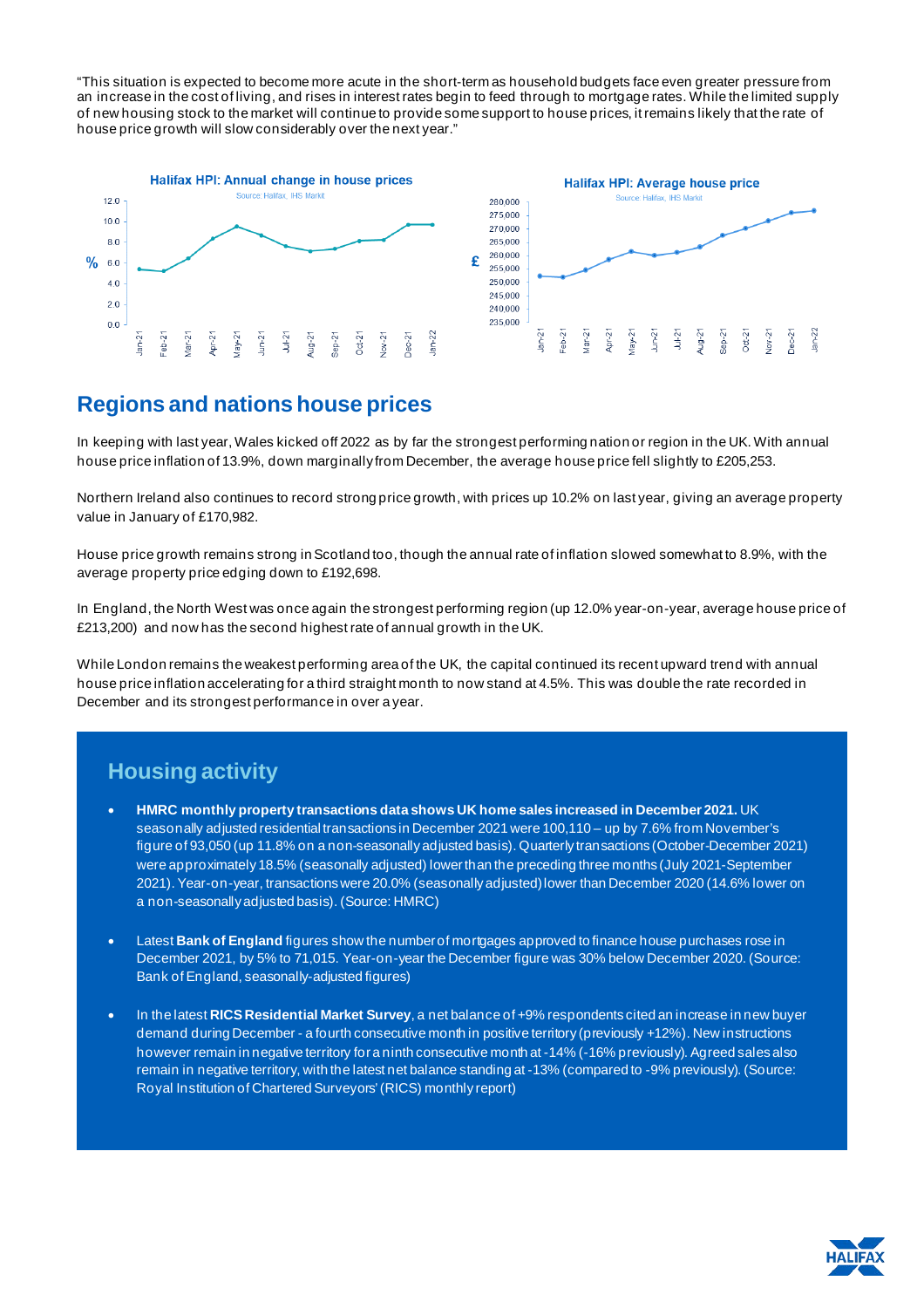## **UK house prices** Historical data

**National: All Houses, All Buyers** (Seasonally Adjusted)

| <b>Period</b>    | <sup>1</sup> Index<br>Jan 1992=100 | <sup>2</sup> Standardised<br><b>Average Price</b><br>£ | <b>Monthly</b><br>Change<br>$\frac{9}{6}$ | Quarterly<br><b>Change</b><br>$\%$ | <sup>3</sup> Annual<br>Change<br>$\frac{9}{6}$ |
|------------------|------------------------------------|--------------------------------------------------------|-------------------------------------------|------------------------------------|------------------------------------------------|
| January 2021     | 434.9                              | 252,229                                                | 0.3                                       | 1.5                                | 5.4                                            |
| <b>February</b>  | 434.3                              | 251,856                                                | $-0.2$                                    | 0.6                                | 5.2                                            |
| <b>March</b>     | 439.0                              | 254,604                                                | 1.1                                       | 0.7                                | 6.5                                            |
| <b>April</b>     | 445.7                              | 258,472                                                | 1.5                                       | 1.2                                | 8.4                                            |
| <b>May</b>       | 451.2                              | 261,642                                                | 1.2                                       | 2.5                                | 9.6                                            |
| <b>June</b>      | 448.5                              | 260,099                                                | $-0.6$                                    | 2.8                                | 8.7                                            |
| <b>July</b>      | 450.4                              | 261,165                                                | 0.4                                       | 2.3                                | 7.6                                            |
| <b>August</b>    | 453.8                              | 263,162                                                | 0.8                                       | 1.3                                | 7.2                                            |
| <b>September</b> | 461.3                              | 267,516                                                | 1.7                                       | 1.5                                | 7.4                                            |
| <b>October</b>   | 465.9                              | 270,184                                                | 1.0                                       | 2.3                                | 8.2                                            |
| <b>November</b>  | 470.8                              | 273,028                                                | 1.1                                       | 3.4                                | 8.2                                            |
| <b>December</b>  | 475.9                              | 275,996                                                | 1.1                                       | 3.5                                | 9.7                                            |
| January 2022     | 477.2                              | 276,759                                                | 0.3                                       | 3.1                                | 9.7                                            |